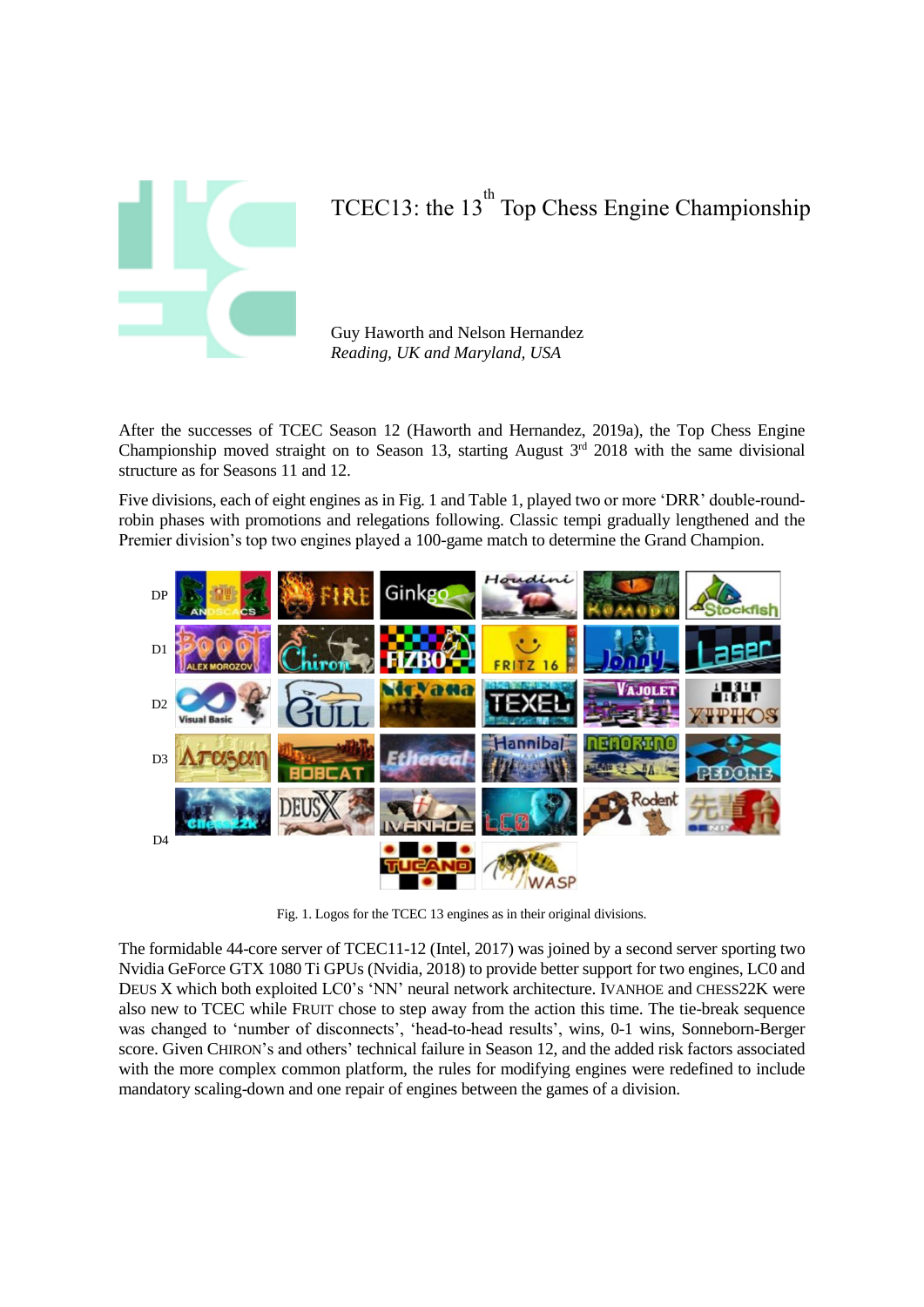|    |               | Engine               |           | Initial |                |                          | proto-     | Hash   |                          |                                                              | Countr                   | Final                    |                          |
|----|---------------|----------------------|-----------|---------|----------------|--------------------------|------------|--------|--------------------------|--------------------------------------------------------------|--------------------------|--------------------------|--------------------------|
| #  | $\alpha\beta$ | Name                 | Version   | ELO     | Div.           | thr.                     | col        | Kb     | <b>EGTs</b>              | <b>Authors</b>                                               | v Codes                  | Div.                     |                          |
| 01 | An            | Andscacs             | 0.93070   | 3339    | P              | 43                       | <b>UCI</b> | 16,384 | $\qquad \qquad -$        | Daniel José Queraltó                                         | AD                       | $\rightarrow$ P          |                          |
| 02 | Ar            | Arasan               | TCEC13    | 3142    | 3              | 43                       | xboard     | 16,384 | Syz.                     | Jon Dart                                                     | <b>US</b>                | $7\lambda$ 3             |                          |
| 03 | Bc            | Bobcat               | 8         | 3072    | 3              | 43                       | <b>UCI</b> | 16,384 | $\overline{\phantom{m}}$ | <b>Gunnar Harms</b>                                          | NL                       | ↘                        | $\overline{4}$           |
| 04 | Bo            | Booot                | 6.3.1     | 3273    | $\mathbf{1}$   | 16                       | <b>UCI</b> | 8.192  | $\qquad \qquad -$        | Alex Morozov                                                 | UA                       | ↘                        | $\overline{c}$           |
| 05 | Cb            | Chessbrain VB        | 3.7       | 3242    | $\mathfrak{2}$ | 43                       | xboard     | 1,200  | $\qquad \qquad -$        | Roger Zuehlsdorf                                             | DE                       | $2^2$                    |                          |
| 06 | c22           | chess22k             | 1.1       | 3072    | $\overline{4}$ | 16                       | <b>UCI</b> | 4,096  | $\qquad \qquad -$        | Sander Maassen vd Brink                                      | NL                       | $\rightarrow$            | $\overline{4}$           |
| 07 | Ch            | Chiron               | S13       | 3340    | $\mathbf{1}$   | 43                       | <b>UCI</b> | 16,384 | Syz.                     | Ubaldo Andrea Farina                                         | IT                       | $75 - 1$                 |                          |
| 08 | De            | Deus X               | 1.0       | 3200    | $\overline{4}$ | 16                       | <b>UCI</b> | 4,096  | $\overline{\phantom{m}}$ | Albert Silver and the LC0 team                               | <b>BR</b>                | 1                        | 3                        |
| 09 | Et            | Ethereal             | 10.81     | 3176    | 3              | 43                       | <b>UCI</b> | 16,384 | Syz.                     | <b>Andrew Grant</b>                                          | <b>US</b>                | 222P                     |                          |
| 10 | Fi            | Fire                 | $\tau$    | 3393    | P              | 43                       | <b>UCI</b> | 16,384 | Syz.                     | Norman Schmidt                                               | <b>US</b>                | $\rightarrow$            | $\mathbf{P}$             |
| 11 | Fz            | Fizbo                | 1         | 3284    | 1              | 43                       | <b>UCI</b> | 16,384 | Syz.                     | Youri Matiounine                                             | <b>US</b>                | $\rightarrow$            | 1                        |
| 12 | Fr            | Fritz                | 16.10     | 3165    | 1              | 43                       | <b>UCI</b> | 16,384 | Nal?                     | Vasik Rajlich                                                | CZ/US                    | $\rightarrow$            | 1                        |
| 13 | Gi            | Ginkgo               | 2.012     | 3267    | P              | 43                       | UCI        | 16,384 | $\overline{\phantom{0}}$ | Frank Schneider                                              | DE                       | N                        | 1                        |
| 14 | Gu            | Gull                 | 180521    | 3217    | $\overline{2}$ | 43                       | UCI        | 16,384 | Syz.                     | Vadim Demichev                                               | <b>RU</b>                | $\rightarrow$            | $\overline{2}$           |
| 15 | Ha            | Hannibal             | $2E + 07$ | 3193    | 3              | 43                       | <b>UCI</b> | 16,384 | $\qquad \qquad -$        | Sam Hamilton, Edsel Apostol                                  | <b>US/PH</b>             | $\rightarrow$            | 3                        |
| 16 | Ho            | Houdini              | 6.03      | 3491    | P              | 43                       | <b>UCI</b> | 16,384 | Syz.                     | Robert Houdart                                               | BE                       | $\rightarrow$            | $\mathbf{P}$             |
| 17 | Iv            | Ivanhoe              | 999946h   | 3116    | $\overline{4}$ | 43                       | <b>UCI</b> | 16,384 | Robbo3                   | Golyadkin, Igoronov et al                                    | $\overline{\phantom{0}}$ | ↘                        | $\overline{\phantom{0}}$ |
| 18 | Jo            | Jonny                | 8.1       | 3252    | $\mathbf{1}$   | 43                       | <b>UCI</b> | 16,384 | Syz.                     | Johannes Zwanzger                                            | DE                       | $\rightarrow$            | 1                        |
| 19 | Ko            | Komodo               | 12        | 3466    | P              | 43                       | <b>UCI</b> | 16,384 | Syz.                     | Don Dailey, Larry Kaufman,<br>Mark Lefler                    | <b>US</b>                | $\rightarrow$            | $\mathbf{P}$             |
| 20 | La            | Laser                | 180818    | 3194    | 1              | 43                       | <b>UCI</b> | 16,384 | Syz.                     | Jeffrey An, Michael An                                       | <b>US</b>                | $\rightarrow$            | 1                        |
| 21 | Lc            | LCZero               | 16.1016   | 3219    | 4              | $\overline{\phantom{m}}$ | <b>UCI</b> |        |                          | UCT/NN AI Community                                          | $\qquad \qquad \qquad$   | $\overline{\phantom{a}}$ | 3                        |
| 22 | Ne            | Nemorino             | 5.01      | 3104    | 3              | 43                       | <b>UCI</b> | 16,384 | Syz.                     | Christian Günther                                            | <b>US</b>                | ↘                        | $\overline{4}$           |
| 23 | Ni            | Nirvana              | 2.4       | 3168    | $\overline{c}$ | 16                       | <b>UCI</b> | 8,192  | $\qquad \qquad -$        | <b>Thomas Kolarik</b>                                        | US                       | $\rightarrow$            | $\overline{2}$           |
| 24 | Pe            | Pedone               | 1.8       | 3104    | 3              | 43                       | <b>UCI</b> | 8,192  | Syz.                     | Fabio Gobbato                                                | IT                       | $\rightarrow$            | 3                        |
| 25 | Ro            | Rodent III           | 0.258     | 3030    | $\overline{4}$ | 16                       | <b>UCI</b> | 4,096  | $\qquad \qquad -$        | Pawel Koziol                                                 | PL                       | $\rightarrow$            | $\overline{4}$           |
| 26 | <b>Se</b>     | Senpai               | 2.0       | 3062    | $\overline{4}$ | 16                       | <b>UCI</b> | 16,384 |                          | Fabien Letouzev                                              | ${\rm FR}$               | $\rightarrow$            | $\overline{4}$           |
| 27 | <b>St</b>     | Stockfish            | 160518    | 3554    | P              | 43                       | <b>UCI</b> | 16,384 | Syz.                     | Tord Romstad, Marco Costalba,<br>Joona Kiiski, Gary Linscott | NO/IT/<br>FI/CA          | $\rightarrow$            | P                        |
| 28 | Te            | Texel                | 1.08a11   | 3273    | $\overline{c}$ | 43                       | <b>UCI</b> | 16.384 | Syz.                     | Peter Österlund                                              | <b>SE</b>                | $\rightarrow$            | $\mathfrak{2}$           |
| 29 | Tu            | Tucano               | 7.05      | 2919    | $\overline{4}$ | 43                       | xboard     | 1,024  | $\overline{\phantom{0}}$ | <b>Alcides Schulz</b>                                        | <b>BR</b>                | ↘                        | $\overline{\phantom{0}}$ |
| 30 | Va            | Vajolet <sub>2</sub> | 2.6       | 3119    | 2              | 43                       | <b>UCI</b> | 16,384 | Syz.                     | Marco Belli                                                  | IT                       | ↘                        | 3                        |
| 31 | Wa            | Wasp                 | 3.2       | 2964    | 4              | 43                       | <b>UCI</b> | 8,192  |                          | John Stanback                                                | US                       | $\rightarrow$            | 4                        |
| 32 | Xi            | Xiphos               | 0.3.14    | 3193    | $\overline{c}$ | 43                       | UCI        | 16384  |                          | Milos Tatarevic                                              | <b>RS</b>                | $\longrightarrow$        | 2                        |

Table 2. The TCEC13 Division 4 cross-table: two DRR phases, 28 rounds, 112 games.

|                    |                |                |                         | Table 2. The TCEC13 Division 4 cross-table: two DRR phases, 28 rounds, 112 games. |     |      |    |    |     |                                                                                                                                                                                                                                                                                                                                                                    |     |    |    |
|--------------------|----------------|----------------|-------------------------|-----------------------------------------------------------------------------------|-----|------|----|----|-----|--------------------------------------------------------------------------------------------------------------------------------------------------------------------------------------------------------------------------------------------------------------------------------------------------------------------------------------------------------------------|-----|----|----|
| $#$ Engine         |                |                | ELO Pts $P\%$ Elo $\pm$ | SB.                                                                               | nSB | - Le | De | Wa | Ro. | Se -                                                                                                                                                                                                                                                                                                                                                               | c22 | Tu | Iv |
| 1 LCZero 16.10161  | 3219 20.0 71.4 |                | -9                      | 251.25 62.81                                                                      |     |      |    |    |     | $ 1=0=0=1=1=1=11=11=11=11=11=11$                                                                                                                                                                                                                                                                                                                                   |     |    |    |
| 2 Deus $X$ 1.0     |                | 3200 18.5 66.1 | $-40$                   | $229.75$ 57.44 $0=1=$                                                             |     |      |    |    |     | $001 = \frac{1}{200} = \frac{1}{200} = \frac{1}{200} = \frac{1}{200} = \frac{1}{200} = \frac{1}{200} = \frac{1}{200} = \frac{1}{200} = \frac{1}{200} = \frac{1}{200} = \frac{1}{200} = \frac{1}{200} = \frac{1}{200} = \frac{1}{200} = \frac{1}{200} = \frac{1}{200} = \frac{1}{200} = \frac{1}{200} = \frac{1}{200} = \frac{1}{200} = \frac{1}{200} = \frac{1}{2$ |     |    |    |
| 3 Wasp 3.2         |                |                | 2964 18.0 64.3 222      | $236.25$ 59.06 1=0= 110= $=111$ ==1= =0== 1==1 1==1                               |     |      |    |    |     |                                                                                                                                                                                                                                                                                                                                                                    |     |    |    |
| 4 Rodent III 0.258 |                |                |                         | 3030 12.5 44.6 -14 161.25 40.31 0=0= ==== =000 ===== =0= 1101 ==1=                |     |      |    |    |     |                                                                                                                                                                                                                                                                                                                                                                    |     |    |    |
| 5 Senpai 2.0       |                |                |                         | 3062 12.5 44.6 -13 160.50 40.13 000= ===0 ==0= ==== $\blacksquare$ ==== 1=== 01=1 |     |      |    |    |     |                                                                                                                                                                                                                                                                                                                                                                    |     |    |    |
| 6 chess $22k$ 1.10 |                | 3072 11.0 39.3 |                         | $-60$ 149.75 37.44 00=0 000= =1== =1== ==== 1=0 1=00 ===0                         |     |      |    |    |     |                                                                                                                                                                                                                                                                                                                                                                    |     |    |    |
| 7 Tucano 7.05      | 2919 10.0 35.7 |                | 68                      | $134.25$ $33.56$ $==00$ $0001$ $0==0$ $0010$ $0==0=11$                            |     |      |    |    |     |                                                                                                                                                                                                                                                                                                                                                                    |     |    |    |
| 8 Ivanhoe 999946h  |                |                | 3116 9.5 33.9 -153      | $123.00 \t30.75 = 00 \t0000 \t0 = 0 \t= 0 \t10 = 0 \t= 1 \t= 1$                   |     |      |    |    |     |                                                                                                                                                                                                                                                                                                                                                                    |     |    |    |

## **1 Division 4: 2 DRR phases, 28 rounds, 112 games, tempo 30+10/m**

As for TCEC12, each engine played both White and Black from 14 defined four-ply openings. The results are as in Table 2: 'P%' is the %-score and 'ELO±' is the change to the engine's nominal ELO based on its performance. 'nSB' is the Sonnerborn-Berger score, normalised as for one double roundrobin.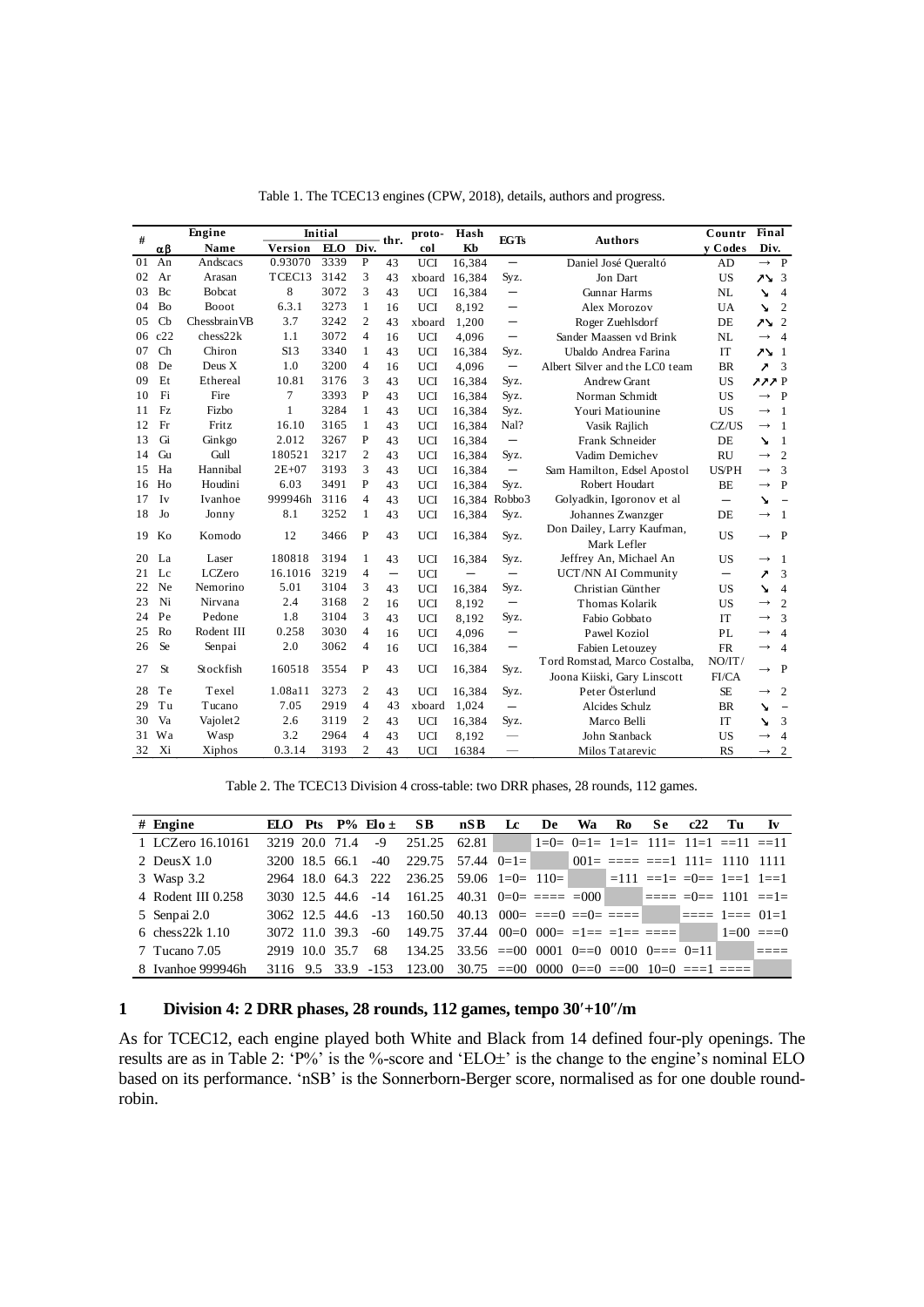Online interest naturally focused on the new 'NN approach' engines LC0 and DEUS X (Silver, 2018), DEUS X being powered and trained by LC0 software. It is however trained from human games rather than from zero which is the convention for training ALPHAZERO and LC0. As seen in the results of Table 2, and surprising to those not actually involved, LC0 justified its 'wild card' invitation with a comfortable win and DEUS X was the runner-up on debut and in its very first version.

#### **2 Division 3: two DRR phases, 14 rounds, 112 games, tempo 30+10/m**

|                                         |                |                |                         | Table 3. The TCEC13 Division 3 cross-table: two DRR phases, 28 rounds, 112 games. |                                                                         |              |    |                                       |    |    |     |                          |          |
|-----------------------------------------|----------------|----------------|-------------------------|-----------------------------------------------------------------------------------|-------------------------------------------------------------------------|--------------|----|---------------------------------------|----|----|-----|--------------------------|----------|
| $#$ Engine                              |                |                | ELO Pts $P\%$ Elo $\pm$ | SB.                                                                               | nSB                                                                     | Et           | Ar | Lc                                    | Pe | De | Ne. | Ha                       | Bo       |
| 1 Ethereal 10.81                        | 3176 22.5 80.4 |                | 236                     | 281.50                                                                            | 70.38                                                                   |              |    | │1=11 1=== ===1 1==1 1111 11=1 111=   |    |    |     |                          |          |
| 2 Arasan TCEC13                         | 3142 16.0 57.1 |                | 77                      | 196.00                                                                            |                                                                         | 49.00 $0=00$ |    | $\vert$ ==1= ==10 01=1 1=1= ===1 1==1 |    |    |     |                          |          |
| 3 LCZero 16.10520                       | 3219 16.0 57.1 |                | $-33$                   | 204.00 51.00 $0 = 20 = 0$                                                         |                                                                         |              |    |                                       |    |    |     |                          |          |
| 4 Pedone 1.8                            |                |                | 3104 15.0 53.6 100      | 186.75                                                                            | $46.69$ ===0 ==01 ==0=                                                  |              |    |                                       |    |    |     | $1000 \t 0 = 1111 = 111$ |          |
| 5 Deus $X$ 1.0                          |                | 3200 13.5 48.2 | -86                     | 169.00                                                                            | 42.25 $0 == 0$ $10 = 0$ $== 0 = 0111$                                   |              |    |                                       |    |    |     | $=10=$ $=00$ $1=11$      |          |
| 6 Nemorino 5.01                         | 3104 12.0 42.9 |                | $\overline{4}$          | $143.50$ $35.88$ 0000 $0=0=$ $=100$ $1=$ $=$ $=01=$                               |                                                                         |              |    |                                       |    |    |     | $1 = 0 = 0111$           |          |
| 7 Hannibal 20180806 3193 12.0 42.9 -124 |                |                |                         | $141.25$ 35.31 00=0 ===0 ===0 0000 ==11 0=1=                                      |                                                                         |              |    |                                       |    |    |     |                          | $11 = 1$ |
| 8 Bobcat 8                              | 3072 5.0       |                | 17.9 - 175              | 75.50                                                                             | $18.88 \quad 000 = 0 = 0 \quad 0 = 0 \quad 000 \quad 0 = 00 \quad 1000$ |              |    |                                       |    |    |     | $00=0$                   |          |

Again, the eight engines involved played both sides of 14 prescribed four-ply openings. LC0 upgraded to a new version. 13 games were won 'below the diagonal' including NEMORINO-LC0 g11.1/45.

ETHEREAL (Grant, 2018) was way out on its own. LC0 and ARASAN were 6.5 points behind, ARASAN progressing courtesy of the one win between them, g19.1/73. The key error was **29. … Bg4??** which missed **30. c6+ Ka7 31. Rd3 Rxd5 32. Nxd5 Qxb2 33. Ne3 Qc1+ 34. Nd1 Qc2 35. Nf2.**LC0 and DEUS X, the latter some 2.5 points behind LC0, were in fact frustrated by overheating in the GPU hardware which therefore had to be throttled back. First impressions are that LC0 and DEUS X play in a more human way, being relatively strong on strategy like ALPHAZERO but weaker on tactics. NEMORINO rather than HANNIBAL was demoted as it crashed twice, one being against ARASAN.

#### **3 Division 2: two DRR phases, 14 rounds, 112 games, tempo 30+10/m**

|                                         |                |                   |                         | Table 4. The TCEC13 Division 2 cross-table: two DRR phases, 28 rounds, 112 games.             |                                                |    |                |    |      |    |                  |    |    |
|-----------------------------------------|----------------|-------------------|-------------------------|-----------------------------------------------------------------------------------------------|------------------------------------------------|----|----------------|----|------|----|------------------|----|----|
| $#$ Engine                              |                |                   | ELO Pts $P\%$ Elo $\pm$ | SB.                                                                                           | nSB                                            | Et | C <sub>b</sub> | Xi | Te - | Gu | Ni               | Ar | Va |
| 1 Ethereal 10.85                        |                |                   | 3379 19.5 69.6 -23      | 257.00 64.25 $\equiv$ $=1$ $\equiv$ $=11$ $1$ $=1$ $\equiv$ $=11$ $\equiv$ $=1$ $\equiv$ $=1$ |                                                |    |                |    |      |    |                  |    |    |
| 2 ChessBrain VB 3.70 3242 18.0 64.3 111 |                |                   |                         | 229.00 57.25 ==0= $=0$ = $=1$ == $=1$ =1 $=11$ = $1$ =1 $= 11$ =                              |                                                |    |                |    |      |    |                  |    |    |
| 3 Xiphos 0.3.14                         |                | 3193 15.0 53.6 84 |                         | $199.25$ $49.81$ $==00$ $=1==$ $=0==$ $==$ $=0==$ $=111$ $=1=1$                               |                                                |    |                |    |      |    |                  |    |    |
| 4 Texel 1.08a11                         |                |                   |                         | 3273 13.5 48.2 -76 181.50 45.38 0=0= =0== =1== $\blacksquare$ ==== 1==0 ==== =011             |                                                |    |                |    |      |    |                  |    |    |
| 5 Gull 180521                           |                |                   |                         | 3217 12.0 42.9 -45 162.50                                                                     | $40.63$ ==00 =0=0 ==== ==== $=$ =1== 0=== ==== |    |                |    |      |    |                  |    |    |
| 6 Nirvana 2.4                           | 3168 11.5 41.1 |                   | $\overline{7}$          | 163.75                                                                                        | $40.94$ ==0= =00= =1== 0==1 =0==1              |    |                |    |      |    | $0 == 1 = 0 = 0$ |    |    |
| 7 Arasan TCEC13                         |                |                   | 3255 11.5 41.1 -115     | $156.75$ $39.19$ $==0=$ $0=0$ $==000$ $==1==1==0$                                             |                                                |    |                |    |      |    |                  |    |    |
| 8 Vaiolet 2 2.6                         | 3119 11.0 39.3 |                   |                         | 57 145.25 36.31 0==0 000= =0=0 =100 ==== =1=1 ====                                            |                                                |    |                |    |      |    |                  |    |    |

Only nine of the 40 wins are below the diagonal in the cross-table of Table 4. ETHEREAL and CHESSBRAINVB quickly distanced the rest of the field and finished three points clear of XIPHOS, an engine that double-promoted from Division 4 in TCEC12. ETHEREAL won, adding another 28 games without defeat. In game 19.2/74, ETHEREAL reached an adjudicated KRKRPP mate in 42 moves against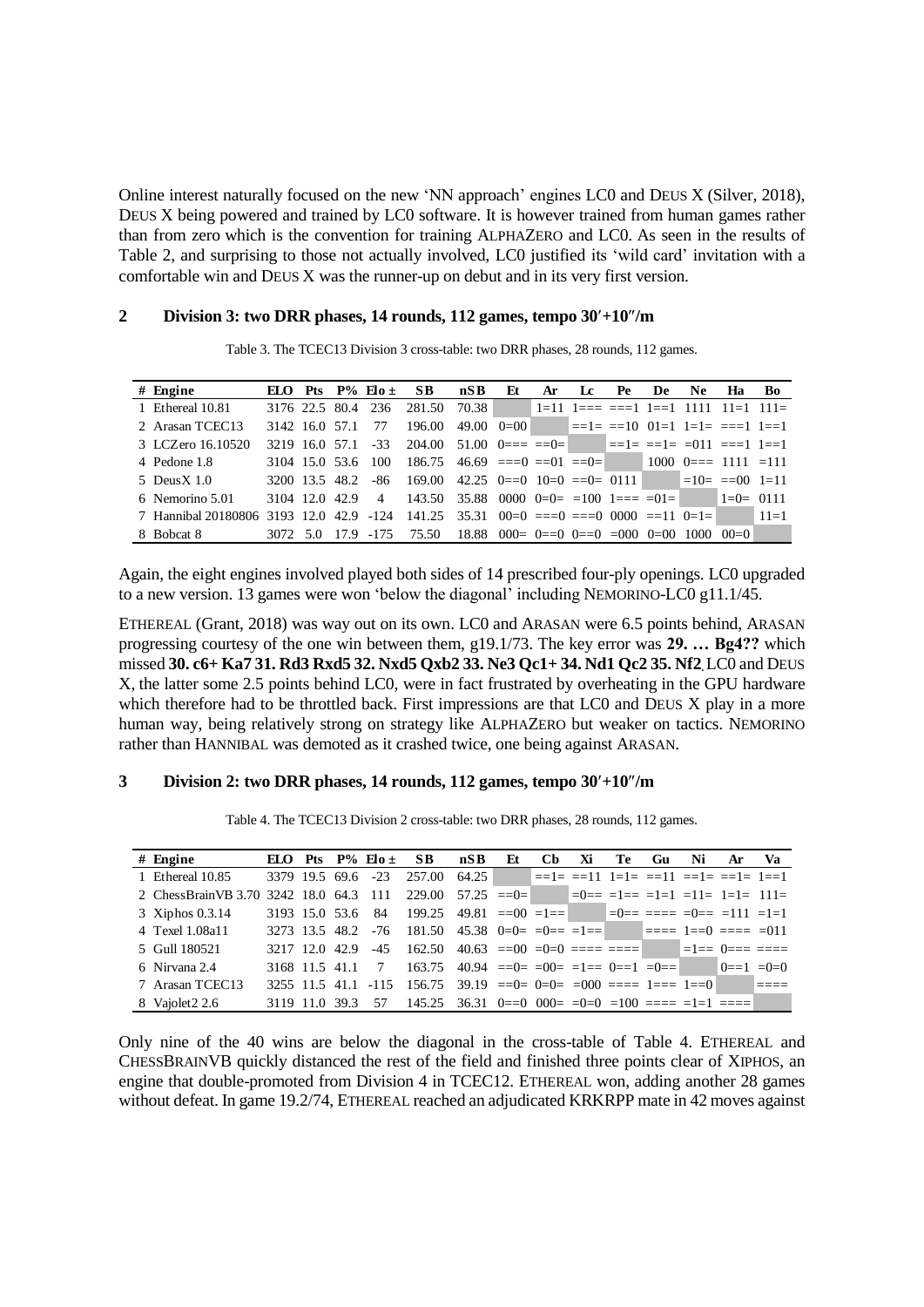XIPHOS. There is always a question of what contribution the sub-7-man EGTs make. Here, XIPHOS was not using the Syzygy 6-man EGTs (de Man, 2018) while ETHEREAL was in the end consulting them more than 10 million times per move.

VAJOLET cut back on threads and power after two disconnects. ARASAN had one less win than NIRVANA and so was this time on the wrong end of the third tie-break.

# **4 Division 1: two DRR phases, 28 rounds, 112 games, tempo 60+10/m**

Eight wins went to engines relatively lower in the final ranking, see Table 5, most notably g7.2/26 LASER's defeat of CHIRON (a wild finale of 30 moves and two Q-sacrifices) and CHESSBRAINVB's two wins over FRITZ, g6.2/22 and g20.2/78.

Other notable games included g1.3/3 CHIRON-FRITZ, EGT-adjudicated as a 61m mate after 83 moves: in fact, it had been a 7-man 46m mate after 72 moves but the shortest route to goal is not usually the one most easily traversed. BOOOT sadly got off on the wrong foot with disconnects in games 2.2 and 4.3. ETHEREAL playing Black swiftly demolished FRITZ in g7.3/27 and JONNY in g8.2/30. In g9.4/36, ETHEREAL demonstrated the value of the EGTs in beating CHESSBRAINVB after reaching a KRPKNP endgame with mate in 37 moves: ETHEREAL consulted the EGT over 100m times on move 50w.

|                                          |                    |                |                         | Table 5. The TCEC13 Division 1 cross-table: two DRR phases, 28 rounds, 112 games. |                                                |    |    |     |     |     |    |    |         |
|------------------------------------------|--------------------|----------------|-------------------------|-----------------------------------------------------------------------------------|------------------------------------------------|----|----|-----|-----|-----|----|----|---------|
| $#$ Engine                               |                    |                | ELO Pts $P\%$ Elo $\pm$ | SB.                                                                               | nSB                                            | Et | Ci | -Fi | Fr. | .Io | lа | Bo | Ch      |
| 1 Ethereal 10.85                         |                    | 3341 19.5 69.6 | 99                      | 251.75 62.94 $0=1=$ $=$ 1= 1=11 11== $=11=$ $=$ == 11=1                           |                                                |    |    |     |     |     |    |    |         |
| 2 Chiron S13                             | 3340 18.5 66.1     |                | 69                      | 242.00                                                                            | 60.50 $1=0=$ $=$ $1=01$ $11=0=1$ $=1=1$ $=11=$ |    |    |     |     |     |    |    |         |
| $3$ Fizho 2                              | 3284 14.0 50.0     |                | $5^{\circ}$             | $188.50$ $47.13$ $==0$ $==0$ $==10$ $==1$ $1==$ $==1$                             |                                                |    |    |     |     |     |    |    |         |
| 4 Fritz 16.10                            | 3294 12.5 44.6 -57 |                |                         | $167.75$ 41.94 $0=00$ $0=10$ $=-01$ $1= = 1=1=$ $0=0=$                            |                                                |    |    |     |     |     |    |    |         |
| 5 Jonny 8.1                              | 3274 12.5 44.6 -28 |                |                         | $162.50$ $40.63$ $00==$ $000==$ $1000==$ $000==$                                  |                                                |    |    |     |     |     |    |    |         |
| 6 Laser 180818                           | 3194 12.0 42.9     |                | -69                     |                                                                                   |                                                |    |    |     |     |     |    |    |         |
| 7 Booot 6.3.1                            | 3273 12.0 42.9     |                |                         | $-43$ 169.00 $42.25$ ==== =0=0 ==== 0=0= ==== ====                                |                                                |    |    |     |     |     |    |    | $0 = 1$ |
| 8 ChessBrain VB 3.70 3300 11.0 39.3 -114 |                    |                |                         | $147.25$ 36.81 00=0 =00= ===0 1=1= 0=0= =10= 1==0                                 |                                                |    |    |     |     |     |    |    |         |

Table 5. The TCEC13 Division 1 cross-table: two DRR phases, 28 rounds, 112 games.

ETHEREAL and CHIRON had established their claims to the top spots on the podium with the first roundrobin. They extended away with FIZBO a distant third. ETHEREAL has just one loss, to CHIRON, in its last 84 games and has uniquely promoted three times this season. It won both sides of an opening on CHESSBRAINVB, JONNY and FRITZ here. CHESSBRAINVB mysteriously worsened with each roundrobin and returned to Division 2 after being third at the mid-point. The two early crashes by BOOOT led to its downfall and saved LASER from the same fate. Given that crashes are so disappointing for the online audience, TCEC could usefully pull together the known intelligence on how to avoid them.

# **5 Division P, four DRR phases, 56 rounds, 224 games, tempo 90+10/m**

ANDSCACS, ETHEREAL, GINKGO, KOMODO and STOCKFISH updated for this season whereas CHIRON, FIRE and HOUDINI did not. A key question was whether CHIRON and ETHEREAL would stay in the top division after their promotions. The mandated openings from the second author here specified the first eight moves.

After the first round-robin, STOCKFISH led KOMODO with ANDSCACS, ETHEREAL and HOUDINI contesting third place. After colour-switching the engines in the second round-robin to level the playing field, a clearer potential podium suggested itself: STOCKFISH, HOUDINI, KOMODO, FIRE in equidistant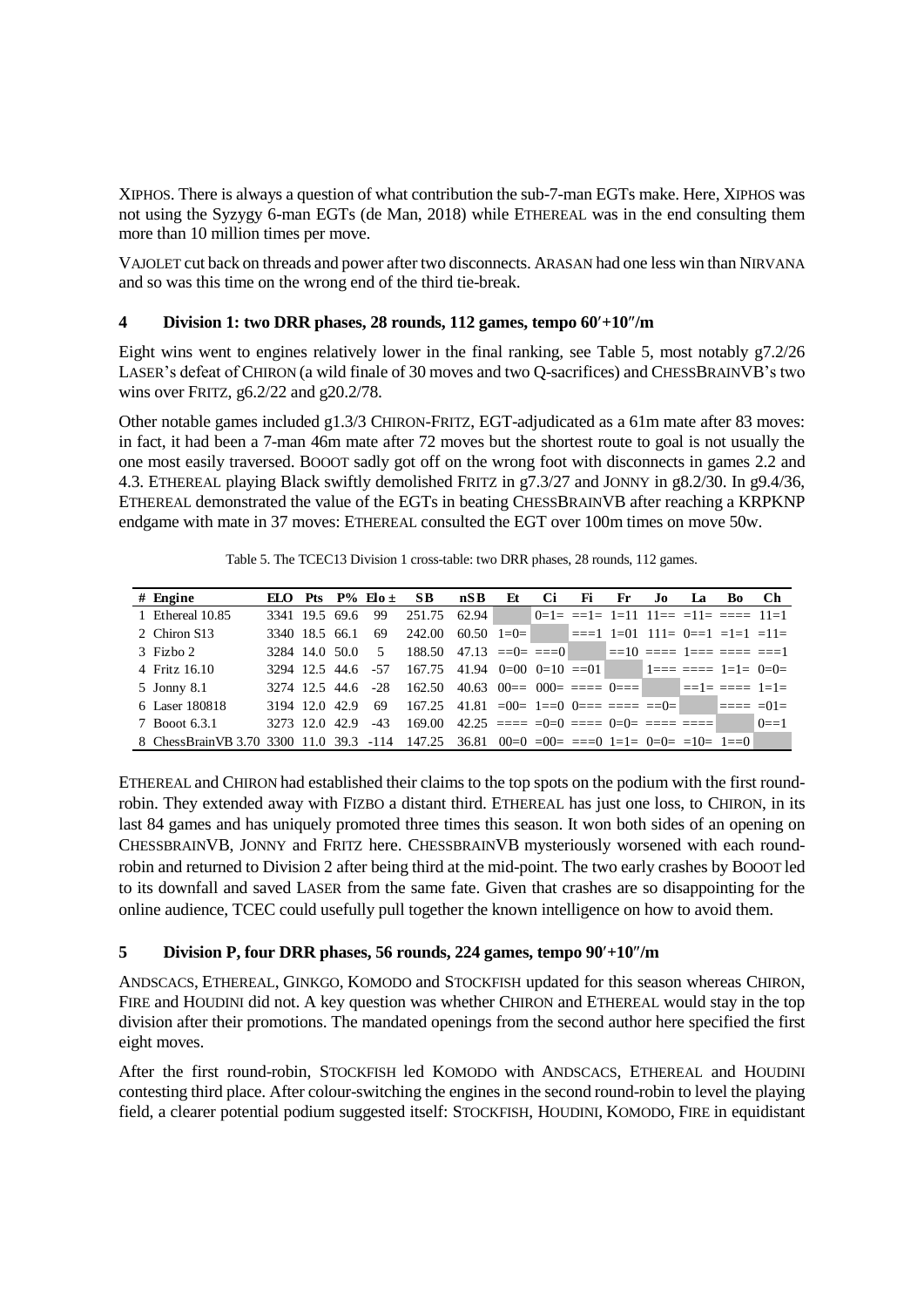line astern with ETHEREAL just fifth. However, a presumably updated ETHEREAL might fare better in TCEC Cup 1 (Haworth and Hernandez, 2019c), an interlude following this division. After the first quarter, where one might claim to be half-informed statistically, GINKGO and CHIRON were occupying the relegation zone. The matches STOCKFISH–ANDSCACS and KOMODO–GINKGO were 2-0 wins for the first-named engine.

At the half-way point, STOCKFISH had pulled 3½ points clear of HOUDINI, courtesy of two relatively successful results, 4-0 v ANDSCACS and 3½-½ v ETHEREAL. Both leaders remained unbeaten and had scored 3-1 against KOMODO which was clear 3<sup>rd</sup>. FIRE was a lonely 4<sup>th</sup>: the top half of Division P seems to be unchallenged and perhaps sequenced. ETHEREAL just edged 5<sup>th</sup> on number of wins but was only 1½ points clear of tail-ender GINKGO.

The third DRR saw KOMODO wake up, breathing fire. It inflicted a first loss on STOCKFISH and its third on FIRE and ETHEREAL: it sustained no losses itself. It finally overhauled the still unbeaten but win-shy HOUDINI with scores of 4½/7 in RR5 and 5½/7 in RR6. Would KOMODO continue in this vein: would HOUDINI's +2 against Komodo save it in a tiebreak? Who would ultimately join STOCKFISH in the Superfinal? In RR8, g50.4/200, KOMODO beat STOCKFISH and two games later, STOCKFISH beat HOUDINI: the first game had plenty of play left after 73 moves but the second was a clearer and quicker win from an advantageous opening.

The division was marked by relatively few wins for Black, the long g14/4.2 FIRE-KOMODO battle being of particular interest. Perhaps the only two notable 'underdog wins' below the cross-table diagonal of Table 6 were by the demoted engines against ETHEREAL (games 25.4/100 and 52.1/209) which was only three points above demotion itself.

|                    |                |  |                         |            |     |    |    |    | Table 6. The TCEC14 Premier Division cross-table: four DRR phases, 56 rounds.      |    |    |
|--------------------|----------------|--|-------------------------|------------|-----|----|----|----|------------------------------------------------------------------------------------|----|----|
| $#$ Engine         |                |  | ELO Pts $P\%$ Elo $\pm$ | -St        | Ko. | Ho | Fi | Et | An                                                                                 | Gi | Ch |
| 1 Stockfish 010918 | 3519 39.0 69.6 |  | 45                      |            |     |    |    |    | $1=1=-010$ =======1 ====1=1= 1=11==1= 1111=1=1 =11=1=1= =111=1==                   |    |    |
| 2. Komodo 2121 01  | 3475 36.0 64.3 |  | 66                      | $0=0=-101$ |     |    |    |    |                                                                                    |    |    |
| 3 Houdini 6.03     |                |  |                         |            |     |    |    |    |                                                                                    |    |    |
| 4 Fire 7.1         |                |  |                         |            |     |    |    |    |                                                                                    |    |    |
| 5 Ethereal 10.97   |                |  |                         |            |     |    |    |    |                                                                                    |    |    |
| 6 Andscacs 094030  | 3339 22.5 40.2 |  | 15                      |            |     |    |    |    |                                                                                    |    |    |
| 7 Ginkgo S13       | 3340 215 384   |  |                         |            |     |    |    |    |                                                                                    |    |    |
| 8 Chiron S13       |                |  |                         |            |     |    |    |    | 3354 21.0 37.5 -74 =000=0== ==0=0=0= =0=0==00 0====00= 0==1==== =======0 ======1=1 |    |    |

Table 6. The TCEC14 Premier Division cross-table: four DRR phases, 56 rounds.

Table 7. The Premier Division head-to-head and per-round-robin results: four DRR phases, 56 rounds.

| Table 7. The Premier Division head-to-head and per-round-robin results: four DRR phases, 56 rounds. |           |     |                         |            |                |                |                |                |                |                |                |                |    |                |                             |                |                             |                |                |                |                |
|-----------------------------------------------------------------------------------------------------|-----------|-----|-------------------------|------------|----------------|----------------|----------------|----------------|----------------|----------------|----------------|----------------|----|----------------|-----------------------------|----------------|-----------------------------|----------------|----------------|----------------|----------------|
| $#$ Engine                                                                                          | ELO.      | Pts | SB.                     | nSB        | St             | Ko.            | Ho             | Fi             | Ft.            | An             | Gi             | Ch             | RR |                |                             | 3              |                             |                | 6              |                | 8              |
| 1 Stockfish 010918                                                                                  |           |     | 3519 39.0 1002.00 62.63 |            |                | $4\frac{1}{2}$ | $4\frac{1}{2}$ | 5              | 6              |                | 6              | -6             |    | 5.             | 5                           | 6              | 5                           | $4\frac{1}{2}$ | 4              | $5\frac{1}{2}$ | 4              |
| 2. Komodo 2121 01                                                                                   | 3475 36.0 |     | 923.00                  | 57.69      | $3\frac{1}{2}$ |                | $3\frac{1}{2}$ | $5\frac{1}{2}$ | 6              | 5.             | 7              | $5\frac{1}{2}$ |    |                | 4                           | 4              | 4                           | $4\frac{1}{2}$ | $5\frac{1}{2}$ | 5              |                |
| 3 Houdini 6.03                                                                                      |           |     | 3491 33.0 873.25        | 54.58 31/2 |                | $4\frac{1}{2}$ |                | $4\frac{1}{2}$ | $\overline{4}$ | $5\frac{1}{2}$ | -5             | -6             |    | $3\frac{1}{2}$ | $5\frac{1}{2}$              | $3\frac{1}{2}$ | 5                           | 4              | $\overline{4}$ | $3\frac{1}{2}$ | 4              |
| 4 Fire 7.1                                                                                          | 3393 270  |     | 720.75                  | 45.05      | $\mathcal{R}$  | $2\frac{1}{2}$ | $3\frac{1}{2}$ |                | 4              | 4              | $4\frac{1}{2}$ | $5\frac{1}{2}$ |    | $\mathcal{F}$  | $\overline{4}$              | $3\frac{1}{2}$ | $3\frac{1}{2}$              | $\mathcal{L}$  | $3\frac{1}{2}$ | $3\frac{1}{2}$ | 4              |
| 5 Ethereal 10.97                                                                                    | 3350 240  |     | 650.50                  | 40.66      | $\mathcal{D}$  | $\mathcal{D}$  | 4              | 4              |                | $4\frac{1}{2}$ | $3\frac{1}{2}$ | $\overline{4}$ |    | $3\frac{1}{2}$ | $\mathcal{R}$               | 3              | $\mathcal{D}_{\mathcal{L}}$ | 4              | 3              | 3              | 21/2           |
| 6 Andscacs 094030                                                                                   | 3339 22.5 |     | 602.00                  | 37.63      |                | 3              | $2\frac{1}{2}$ | $\overline{4}$ | $3\frac{1}{2}$ |                | 4              | $4\frac{1}{2}$ |    | $3\frac{1}{2}$ | $\mathcal{D}_{\mathcal{A}}$ | 3              | 3                           | $\mathcal{F}$  | $2\frac{1}{2}$ | 3              | $2\frac{1}{2}$ |
| 7 Ginkgo S13                                                                                        |           |     | 3340 21.5 579.00        | 36.19      | 2              |                | 3              | $3\frac{1}{2}$ | $4\frac{1}{2}$ | 4              |                | $3\frac{1}{2}$ |    |                |                             | 21/2           | $2\frac{1}{2}$              | 3              | 3              | 2              | $3\frac{1}{2}$ |
| 8 Chiron S13                                                                                        |           |     | 3354 21.0 573.00        | 35.81      |                | $2\frac{1}{2}$ |                | $2\frac{1}{2}$ | 4              | $3\frac{1}{2}$ | $4\frac{1}{2}$ |                |    | $2\frac{1}{2}$ | $2\frac{1}{2}$              | $2\frac{1}{2}$ | 3                           | 3.             | $2\frac{1}{2}$ | $2\frac{1}{2}$ | 21/2           |

## **6 The TCEC13 Superfinal match: 100 games, tempo 120+15/m**

This season, TCEC introduced a change of mode between Division P and the Superfinal. This was the 'TCEC Cup', a knockout tournament involving all the TCEC 13 engines. It was an excellent innovation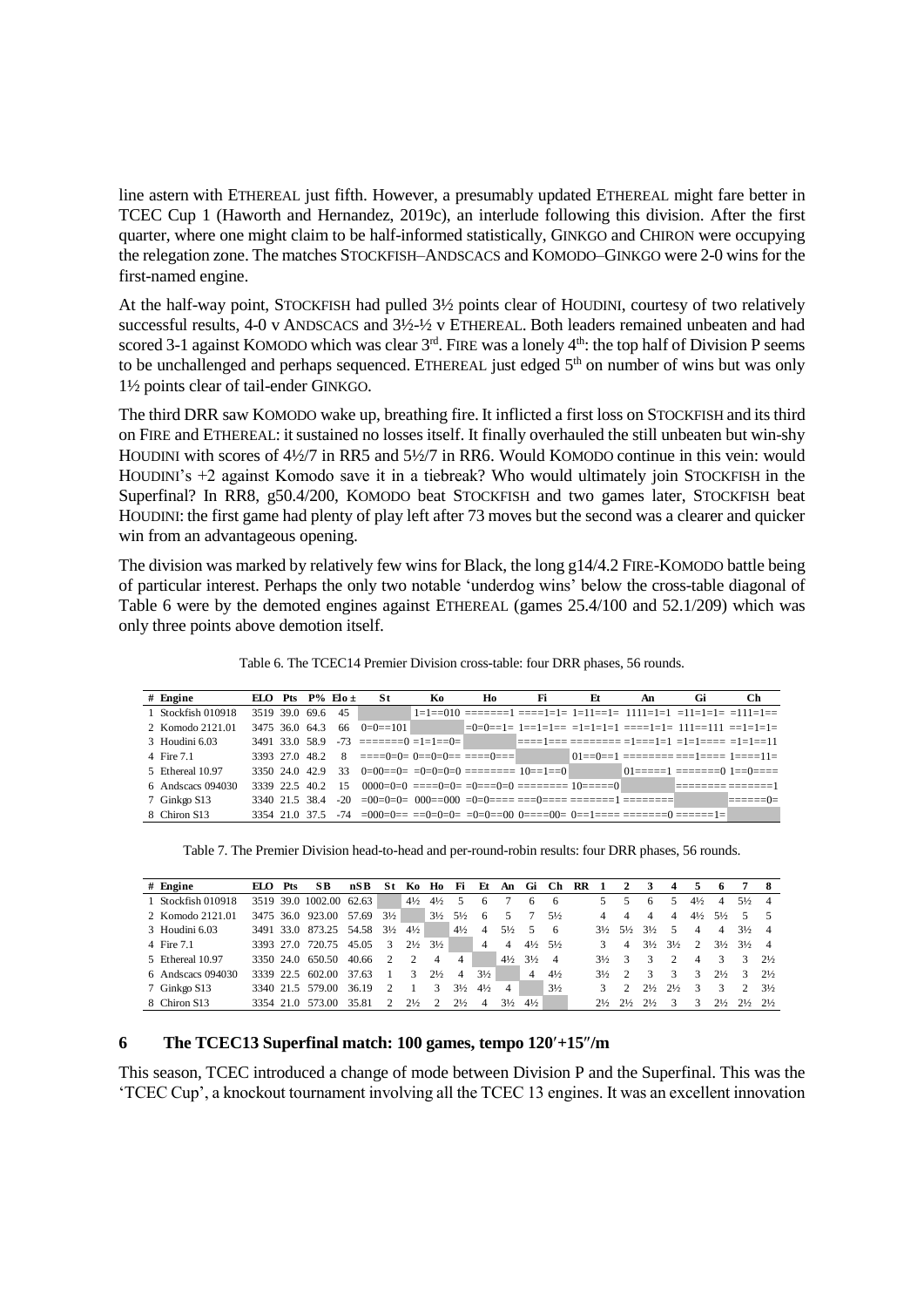which will no doubt be repeated. The authors here report on its thirty-one matches separately (Haworth and Hernandez, 2019c).

Jeroen Noomen (2018) had adjusted his approach to choosing superfinal openings. His comments reveal how much thought goes into this aspect of TCEC. The 50 openings split across the ECO A/B/C/D/E range 13/12/12/6/7, the D/E lines being considered "too easy for top engines". The openings aimed to leave a position with an advantage in the range [0.2, 0.55] and, despite the excellence of the engines, a win-rate of 20% was expected with 25% as target.

Once again, Jeroen made target. The win-rate was 22%, STOCKFISH winning 16 to KOMODO's 6. STOCKFISH had two wins with Black to KOMODO's one and there was only one game-pair, games 85- 86, where both sides won. Thus, the final score was 55-45, see Table 8, a performance that would suggest an ELO difference of only 36. In fact, although KOMODO lost the match, it did marginally better than might have been expected.

Wool (2018) provides an admirably generous and informative commentary on the games, covering the wins of course but also showing the struggle inherent in the many draws.

Table 8. The TCEC 13 Superfinal match of 100 games: the decisive games, Black wins underlined.

| Superfinal       | EΙΩ  | <b>Score</b> |     |    | <b>Perf.</b> ELO $\Delta$ # of games won (0-1 wins underlined) # of game-pairs won |                          | win-pairs   |
|------------------|------|--------------|-----|----|------------------------------------------------------------------------------------|--------------------------|-------------|
| <b>STOCKFISH</b> |      |              |     |    | $1, 5, 17, 29, 41, 53, \underline{56}, 59, 71,$                                    | 1, 3, 9, 15, 21, 27, 28, | g85-86      |
| 18102108         | 3519 | $+16=78-6$   | 55% | 36 | 77, 79, 85, 91, 93, 95, 98                                                         | 30, 36, 39, 40, 46, 47,  | $(1-0/1-0)$ |
| KOMODO 2155.00   | 3475 | $+6=78-16$   | 45% |    | 6 36, 44, 74, 75, 86, 88                                                           | 5 18, 22, 37, 38, 44     |             |

#### **Summary**

The two innovative engines exploiting neural-network architecture progressed to Division 3 with LC0 nearly promoting again to Division 2. Shall we see one of them passing through Division 2 next season?! TCEC are to be congratulated for taking on the cost, risk and controversy of including GPUs to facilitate these exciting NN developments. They are now being rewarded by positive momentum and results from these new engines. No doubt the overheating and reliability problems will be addressed and solved. Another highlight was ETHEREAL's progression from Division 3 to Division P where it still gained ELO points despite shipping several losses.

The TCEC exploration of chess openings by the second author here and by Jeroen Noomen has been treated above. Terminations by the 50-move rule and 'EGT wins' are very rare as the engines anticipate these endings and evaluate accordingly.

|      |                        |                 |     | $1-0$ |            |     |      |                 |     | $\frac{1}{2}$ $\frac{1}{2}$                                                                                         |             |         |      |                 | $0 - 1$ |      |            |     |
|------|------------------------|-----------------|-----|-------|------------|-----|------|-----------------|-----|---------------------------------------------------------------------------------------------------------------------|-------------|---------|------|-----------------|---------|------|------------|-----|
|      |                        | <b>Shortest</b> |     |       | Longest    |     |      | <b>Shortest</b> |     |                                                                                                                     | Longest     |         |      | <b>Shortest</b> |         |      | Longest    |     |
| Div. | Game                   |                 | #mv | Game  |            | #mv | Game |                 | #mv | Game                                                                                                                |             | # $m$ v | Game |                 | #mv     | Game |            | #mv |
|      |                        |                 |     |       |            |     |      |                 |     | 15.4/60 Lc-Ro 31 25.2/98 Ro-Tu 119 5.3/19 Ro-c22 26 27.3/107 Fr-Sc 272 5.1/17 Iv-Wa 34 7.1/25 Lc-Wa 116             |             |         |      |                 |         |      |            |     |
|      | 3 $ 27.4/108$ Pe-Ar 23 |                 |     |       |            |     |      |                 |     | 3.1/9 Et-Lc 96 7.4/28 De-Ha 22 24.1/93 Lc-Et 176 5.3/19 Bo-Ha 30 21.3/83 Ne-Et 122                                  |             |         |      |                 |         |      |            |     |
|      | 2   $15.2/58$ Et-Te 40 |                 |     |       |            |     |      |                 |     | 1.3/3 Ar-Gu 143   10.1/37 Ni-Et 14 27.3/107 Cb-Et 173   27.1/105 Te-Ni 42 6.1/21 Ni-Te 165                          |             |         |      |                 |         |      |            |     |
|      | 20.3/79 Et-La 38       |                 |     |       |            |     |      |                 |     | 5.4/20 Fr-Jo 106 21.1/81 Bo-Fi 17 4.2/14 Jo-La 157 7.3/27 Fr-Et 41 22.3/87 Fr-Ch 127                                |             |         |      |                 |         |      |            |     |
| P    |                        |                 |     |       |            |     |      |                 |     | 10.4/40 Ho-Ko 36 25.4/100 Ch-Et 149 8.1/29 Gi-An 17 7.2/26 Ko-Ch 217 26.2/102 Et-St 56 4.2/14 Fi-Ko 126             |             |         |      |                 |         |      |            |     |
| F    | 41                     | $St-Ko$ 44      |     | 17    | $St-Ko$ 68 |     | -38  | $Ko-St$ 28      |     | 6                                                                                                                   | $Ko-St$ 197 |         | 75   | $St-Ko$ 51      |         | 98   | $Ko-St$ 82 |     |
|      |                        |                 |     |       |            |     |      |                 |     | <b>O'all</b> 3, 27.4 Pe-Ar 23 P, 25.4 Ch-Et 149 2, 10.1 Ni-Et 14 4, 27.3 Fr-Sc 272 3, 5.3 Bo-Ha 30 2, 6.1 Ni-Te 165 |             |         |      |                 |         |      |            |     |

Table 9. The shortest and longest 1-0, drawn and 0-1 games in each phase of TCEC13.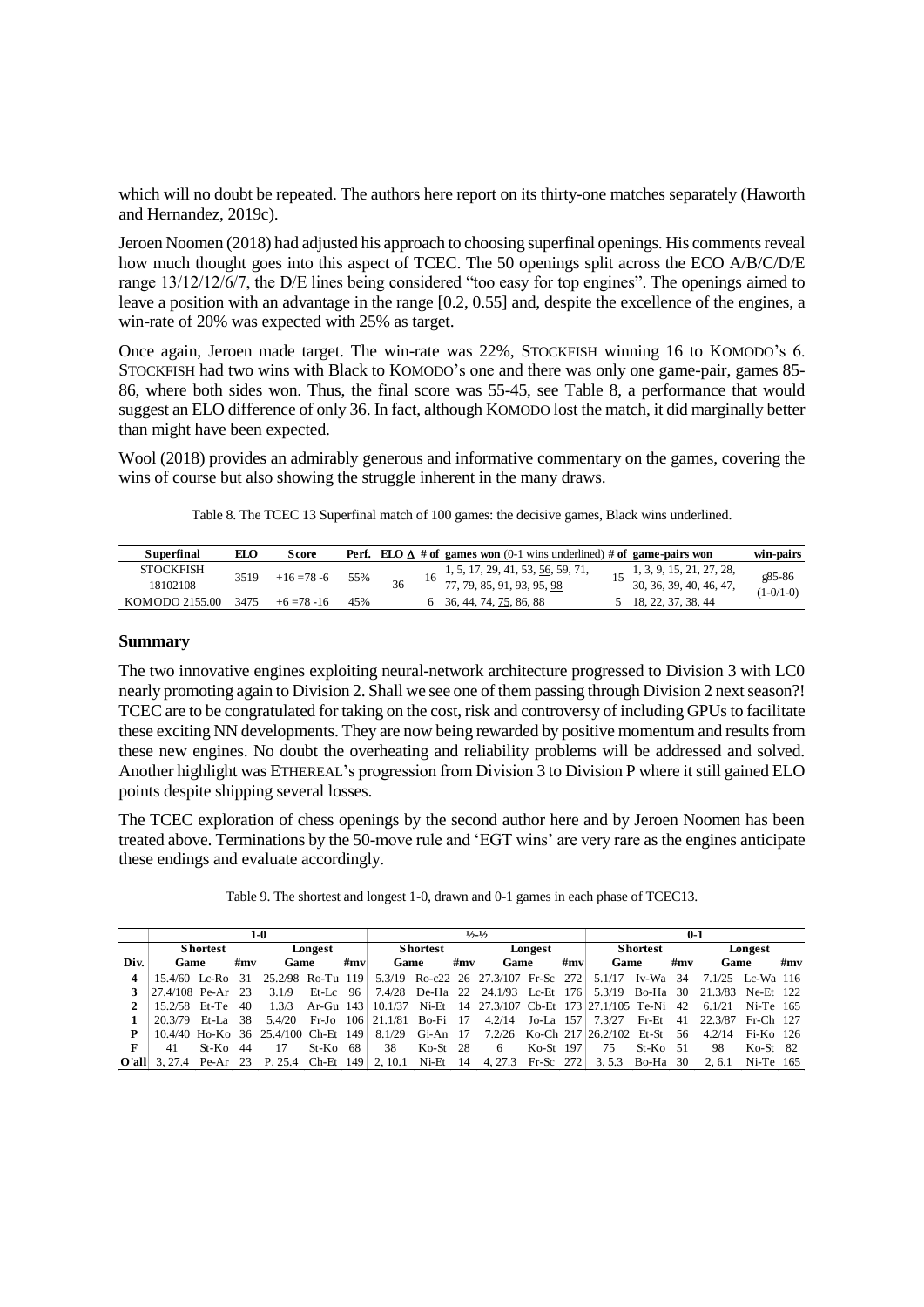Assaf Wool (2018), as mentioned above, continues to provide his usual statistics and perspective on the TCEC tournaments, picking out his own favourite games for each round robin. This is very much to be applauded. 'GM TheChesspuzzler' (2018) set up further playlists on YouTube. Kingscrusher (2018) is also commenting on TCEC and particularly LC0 in his comprehensive YouTube presence, 5000 videos and counting.

The pgn and logfiles for TCEC13, together with some chess and statistical analysis as in Table 10, are available (Haworth and Hernandez, 2019b) for further study. Some of the decisive games have had an exemplar playout added as a variation. Whether you are looking for opening novelties or subtle endgames, the longest, most balanced or the shortest, most dramatic battles, see Table 9, there is plenty of interest here, plenty of occasion for reflection. Feedback to the authors is most welcome.

|              |                    |                | Division 4    |               | Division 3    |          |               |                |               | Division 2 Division 1 Division P |               |          | <b>Superfinal</b> | Overall    |      |
|--------------|--------------------|----------------|---------------|---------------|---------------|----------|---------------|----------------|---------------|----------------------------------|---------------|----------|-------------------|------------|------|
|              | TCEC <sub>13</sub> | #              | $\frac{0}{0}$ | #             | $\frac{0}{0}$ | #        | $\frac{0}{0}$ | #              | $\frac{0}{0}$ | #                                | $\frac{0}{0}$ | #        | $\frac{0}{0}$     | #          | $\%$ |
|              | $#$ games          | 112            |               | 112           |               | 112      |               | 112            |               | 224                              |               | 100      |                   | 772        |      |
|              | Draw               | 58             | 51.8          | 49            | 42.9          | 72       | 64.3          | 70             | 62.5          | 151                              | 67.4          | 78       | 78.0              | 478        | 61.9 |
|              | Wins               | 54             | 48.2          | 63            | 57.1          | 40       | 35.7          | 42             | 37.5          | 73                               | 32.6          | 22       | 22.0              | 294        | 38.1 |
| Results      | $1-0$              | 32             | 28.6          | 42            | 40.2          | 26       | 23.2          | 28             | 25.0          | 62                               | 27.7          | 19       | 19.0              | 209        | 27.1 |
|              | $0 - 1$            | 22             | 19.6          | 21            | 17.0          | 14       | 12.5          | 14             | 12.5          | 11                               | 4.9           | 3        | 3.0               | 85         | 11.0 |
|              | White Perf.        | 61.0           | 54.5          | 66.5          | 59.4          | 62.0     | 55.4          | 63.0           | 56.3          | 137.5                            | 61.4          | 58.0     | 58.0              | 448.0 58.0 |      |
|              | <b>Black Perf.</b> | 51.0           | 45.5          | 45.5          | 40.6          | 50.0     | 44.6          | 49.0           | 43.8          | 86.5                             | 38.6          | 42.0     | 42.0              | 324.0 42.0 |      |
|              | TCEC draw          | 24             | 21.4          | 19            | 17.0          | 33       | 29.5          | 38             | 33.9          | 80                               | 35.7          | 52       | 52.0              | 246        | 31.9 |
|              | 3x repetition      | 18             | 16.1          | 9             | 8.0           | 17       | 15.2          | 17             | 15.2          | 30                               | 13.4          | 8        | 8.0               | 99         | 12.8 |
|              | 50-move rule       | 5              | 4.5           | $\mathcal{L}$ | 1.8           | 2        | 1.8           | $\overline{0}$ | 0.0           | 4                                | 1.8           | 3        | 3.0               | 16         | 2.1  |
|              | EGT adj., 'draw'   | 11             | 9.8           | 20            | 17.9          | 22       | 19.6          | 19             | 17.0          | 37                               | 16.5          | 15       | 15.0              | 124        | 16.1 |
|              | EGT adj.           | 15             | 13.4          | 24            | 21.4          | 25       | 22.3          | 27             | 24.1          | 38                               | 17.0          | 15       | 15.0              | 144        | 18.7 |
|              | TCEC win           | 50             | 44.6          | 54            | 48.2          | 32       | 28.6          | 28             | 25.0          | 72                               | 32.1          | 22       | 22.0              | 258        | 33.4 |
| Terminations | EGT adj., 'win'    | $\overline{4}$ | 3.6           | 4             | 3.6           | 3        | 2.7           | 8              | 7.1           | 1                                | 0.4           | $\Omega$ | 0.0               | 20         | 2.6  |
|              | Tech. default      | $\mathbf{0}$   | 0.0           | 3             | 2.7           | 3        | 2.7           | 2              | 1.8           | $\Omega$                         | 0.0           | $\Omega$ | 0.0               | 8          | 1.0  |
|              | Manual adj., 'win' | $\Omega$       | 0.0           | 1             | 0.9           | $\Omega$ | 0.0           | $\Omega$       | 0.0           | $\Omega$                         | 0.0           | $\Omega$ | 0.0               | 1          | 0.1  |
|              | Mate               | $\theta$       | 0.0           | $\Omega$      | 0.0           | $\Omega$ | 0.0           | 0              | 0.0           | $\Omega$                         | 0.0           | $\Omega$ | 0.0               | $\Omega$   | 0.0  |
|              | Moves              | 76.7           |               | 66.5          |               | 66.0     |               | 61.1           |               | 67.5                             |               | 66.5     |                   | 67.4       |      |
| Length       | Time Budget (h)    | 1.36           |               | 1.37          |               | 1.37     |               | 2.34           |               | 3.37                             |               | 4.55     |                   | 2.50       |      |
|              | Time Spent (h)     | 1.17 86.1      |               |               | 1.12 81.8     |          | 1.11 81.2     | 2.04           | 87.2          | 2.54 75.4                        |               |          | 3.86 84.9         | 2.03       | 81.2 |

Table 10. Generic statistics for each phase of TCEC13: results, terminations and average game-length.

#### **REFERENCES**

CPW (2018). https://tinyurl.com/icga046. The new Chess Programming Wiki website, including biographies of engines, authors and developers.

de Man, R. (2018). http://tablebase.sesse.net/syzygy/. Site providing sub-8-man DTZ<sub>50</sub>" EGTs.

'GM Thechesspuzzler' (2018)[. https://tinyurl.com/gmtcp-pl.](https://tinyurl.com/gmtcp-pl) TCEC 13 Divisions 4/3/1/P and Superfinal video-commentary playlists.

Grant, A. (2018). [https://youtu.be/1rUnk39K2FM.](https://youtu.be/1rUnk39K2FM) Nelson Hernandez interview with Andrew Grant, author of ETHEREAL.